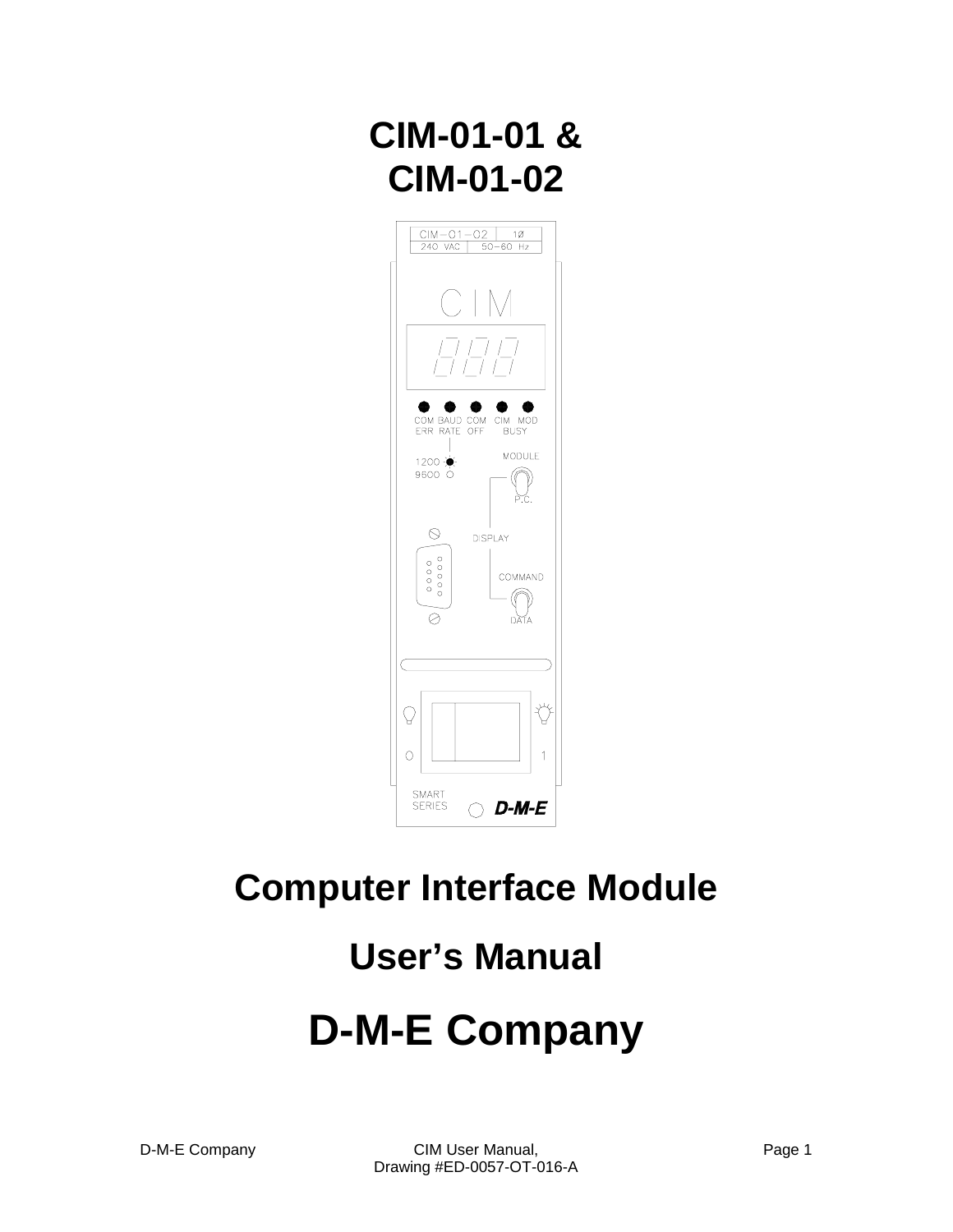Copyright © D-M-E Company 1995. All rights reserved.

D-M-E Company products are covered by USA and foreign patents, issued and pending. Information in this publication supersedes that in all previously published material. Specifications and any changes are reserved.

Printed in the United States of America

**D-M-E Company 29111 Stephenson Highway Madison Heights, MI 48071**

D-M-E Company and D-M-E are registered trademarks of D-M-E Company.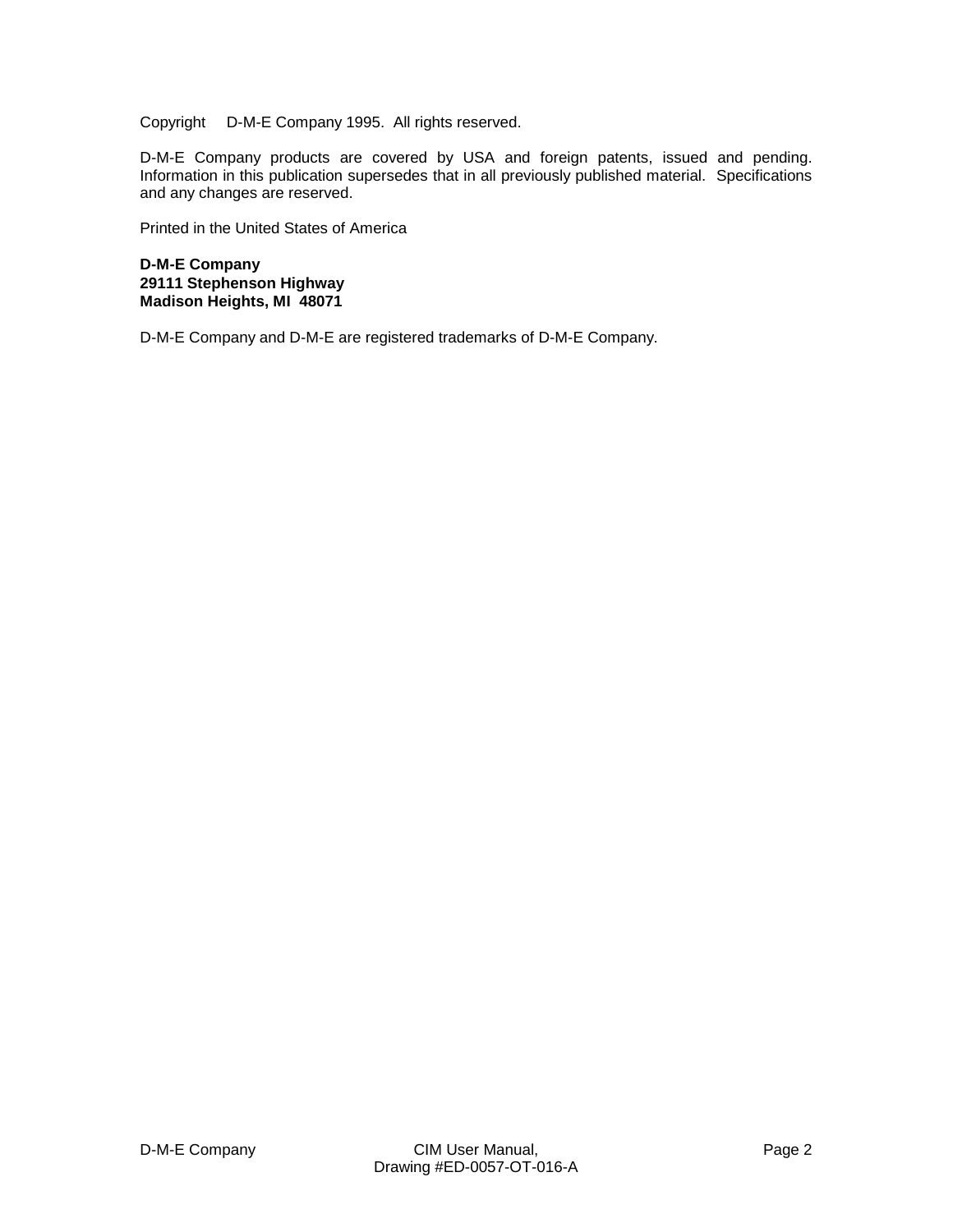## **WARRANTY**

D-M-E Company warrants that this product will be free from defects in materials and workmanship for a period of one (1) year from the date of shipment. If any such product proves defective during this warranty period, D-M-E Company, at its option, either will repair the defective product without charge for parts and labor, or will provide a replacement in exchange for the defective product.

This warranty shall not apply to any defect, failure or damage caused by improper use or improper or inadequate maintenance and care. D-M-E Company shall not be obligated to furnish service under this warranty a) to repair damage resulting from attempts by personnel other than D-M-E Company representatives to repair or service the product; b) to repair damage resulting from improper use or connection to incompatible equipment; or c) to service a product that has been modified or integrated with other products when the effect of such modification or integration increases the time or difficulty of servicing the product.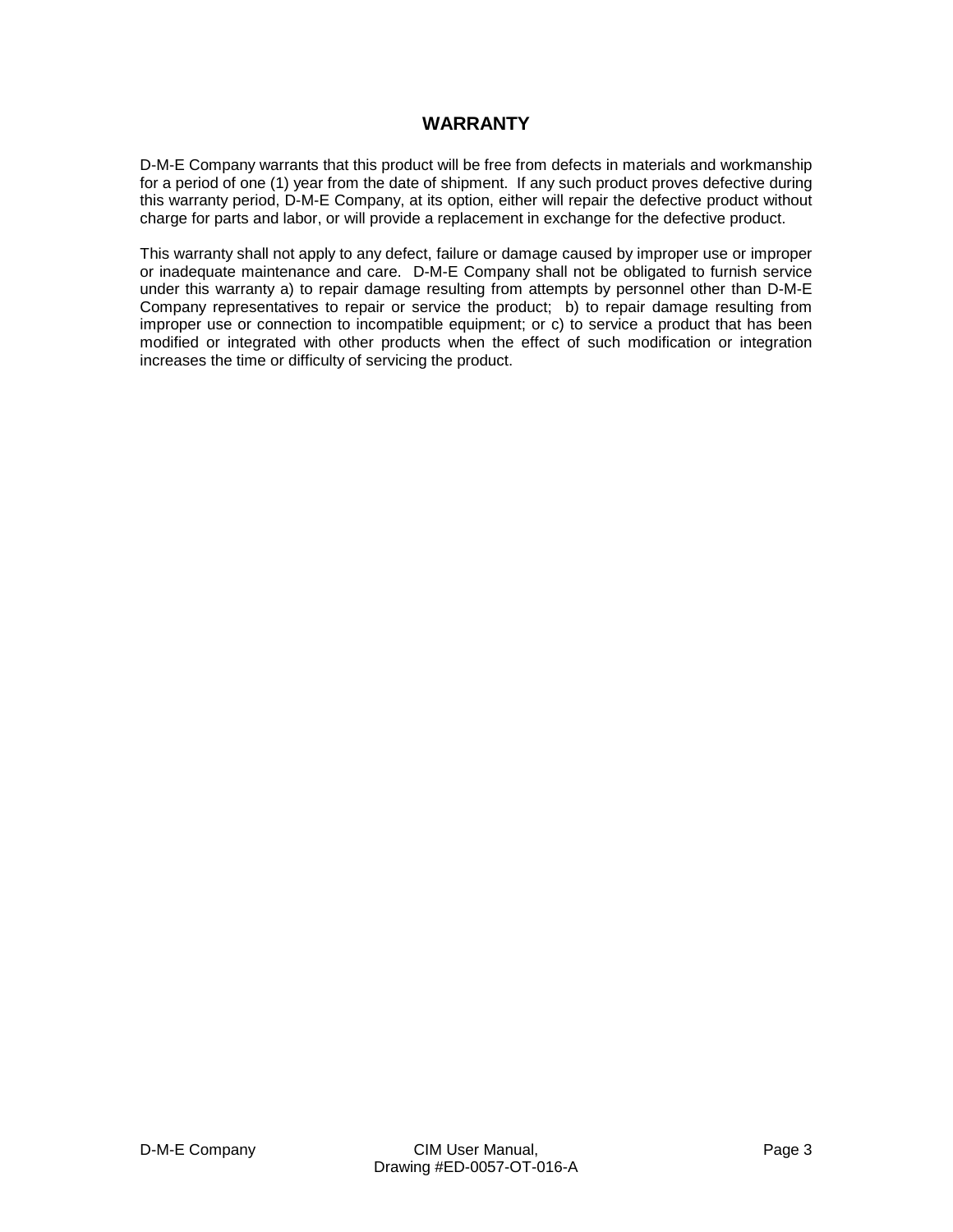## **SAFETY**

D-M-E Company products have been designed to be safe and simple to operate. As with any electronic equipment, you must observe standard safety procedures to protect both yourself and the equipment.

#### **To Prevent Injuries:**

- To avoid electrical shock or fire hazard, do not apply voltage to a terminal that exceeds the range specified for that terminal.
- To avoid mechanical injury, electrical shock or fire hazard, do not operate this product with covers or panels removed.
- To avoid electrical shock or fire hazard, do not operate this product when wet.
- To avoid injury or fire hazard, do not operate this product in an explosive atmosphere.

#### **To Prevent Product Damage:**

• Do not operate this product from a power source that applies more than the voltages specified.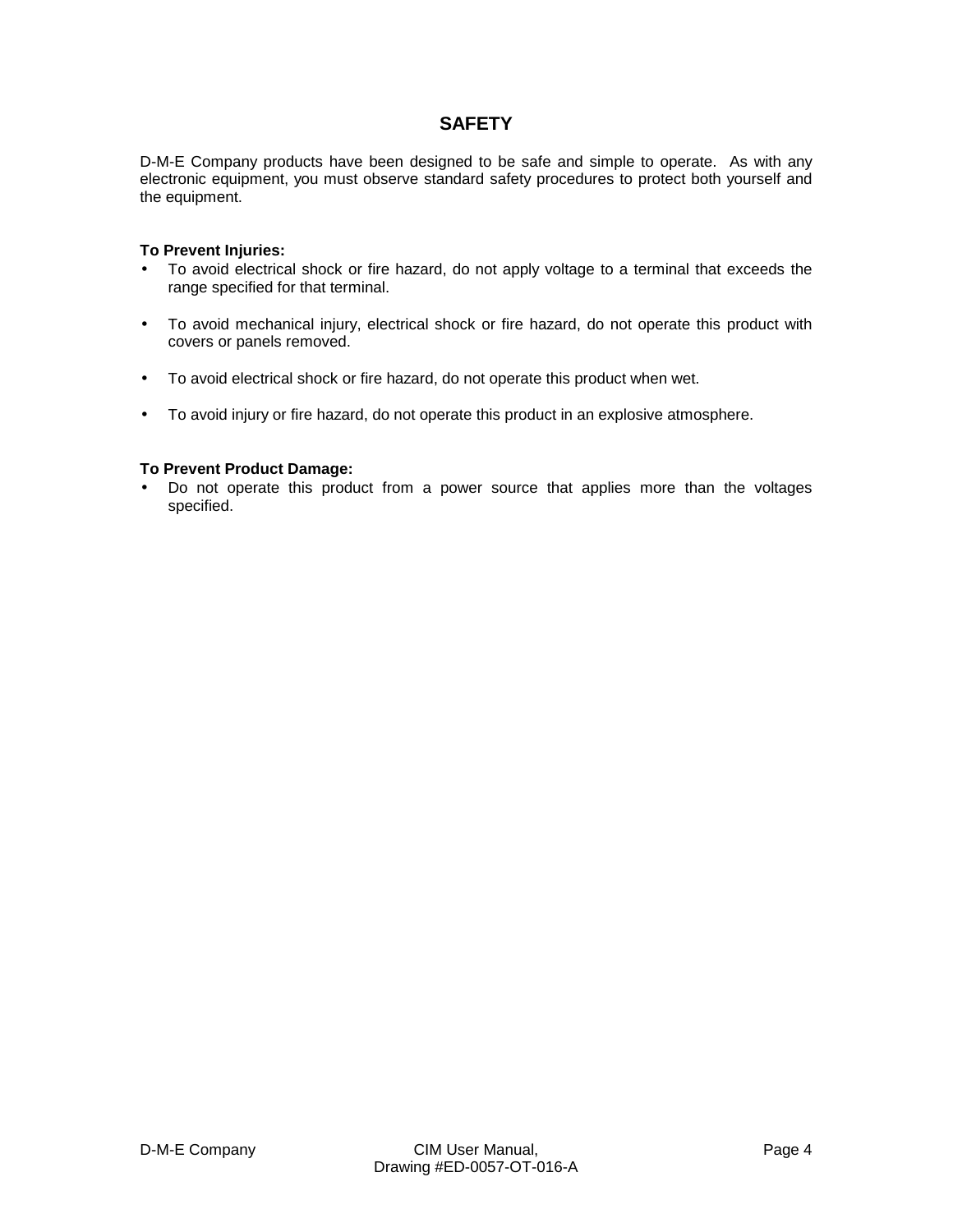# **Computer Interface Module CIM-01-01 & CIM-01-02**

## **GENERAL DESCRIPTION**

The CIM Computer Interface Module represents an impressive breakthrough in automated process management and information gathering. Used in conjunction with D-M-E CSS modules and main frames with communications capability, the CIM module was developed to connect a D-M-E Temperature Control System to a molding machine. The CIM module provides a method to collect vital information that was once difficult to obtain and analyze. Equally important is the CIM's ability to control settings directly from a molding machine. This all adds up to greater control and accuracy as management can virtually control all temperature related operations from one remote location host system. The CIM module and the CSS module are part of a temperature control system specifically designed for runnerless injection molding of plastic parts.

## **MONITORS AND TRACKS OPERATING CONDITIONS**

In conjunction with all the above functions, the CIM interface module also permits selection or monitoring of the following conditions: Over and under temperature; open, shorted or reversed thermocouple; Smart Start Mode; manual mode; power to load and ground fault.

## **FEATURES**

- SPI 3.01 Compatible will connect and operate from machine control consoles equipped with SPI 3.01 Standard Communications Protocol (DEV. ID 26).
- Industry Standard Interfaces: EIA232, EIA485 multi-drop, EIA422.
- Simple to use----requires no special training.
- 63 zone communications capability.
- Compatible with both Smart Series and G-Series communications style (MFCP) Main Frames. \*
- \* For use with CSS modules only.

NOTE: Non-communications style Main Frames (MFP type frames) must be upgraded to communications style (MFCP type frames) with an easy-to-install Communications Interface Kit (CIK) available from D-M-E. Contact D-M-E for details.

## **COMPATIBLE INTERFACES (SWITCH SELECTABLE ON MODULE)**

RS232 (EIA232) DUPLEX 50 ft. max. RS485 (EIA485) DIFFERENTIAL 4000 ft. max. multi-drop RS422 (EIA422) DIFFERENTIAL 4000 ft. max.

NOTE: Cables for RS232 interface are available from D-M-E. See D-M-E catalog for more information.

## **INSTALLATION**

CIM module is connected to a molding machine using an interface cable. The CIM module simply slides into any unused zone position in the mainframe to provide communications to all zones. The system is immediately operational after connecting the molding machine to the CIM Module. The CIM requires a molding machine with a serial EIA232, EIA485, or EIA422 port & SPI compatible software.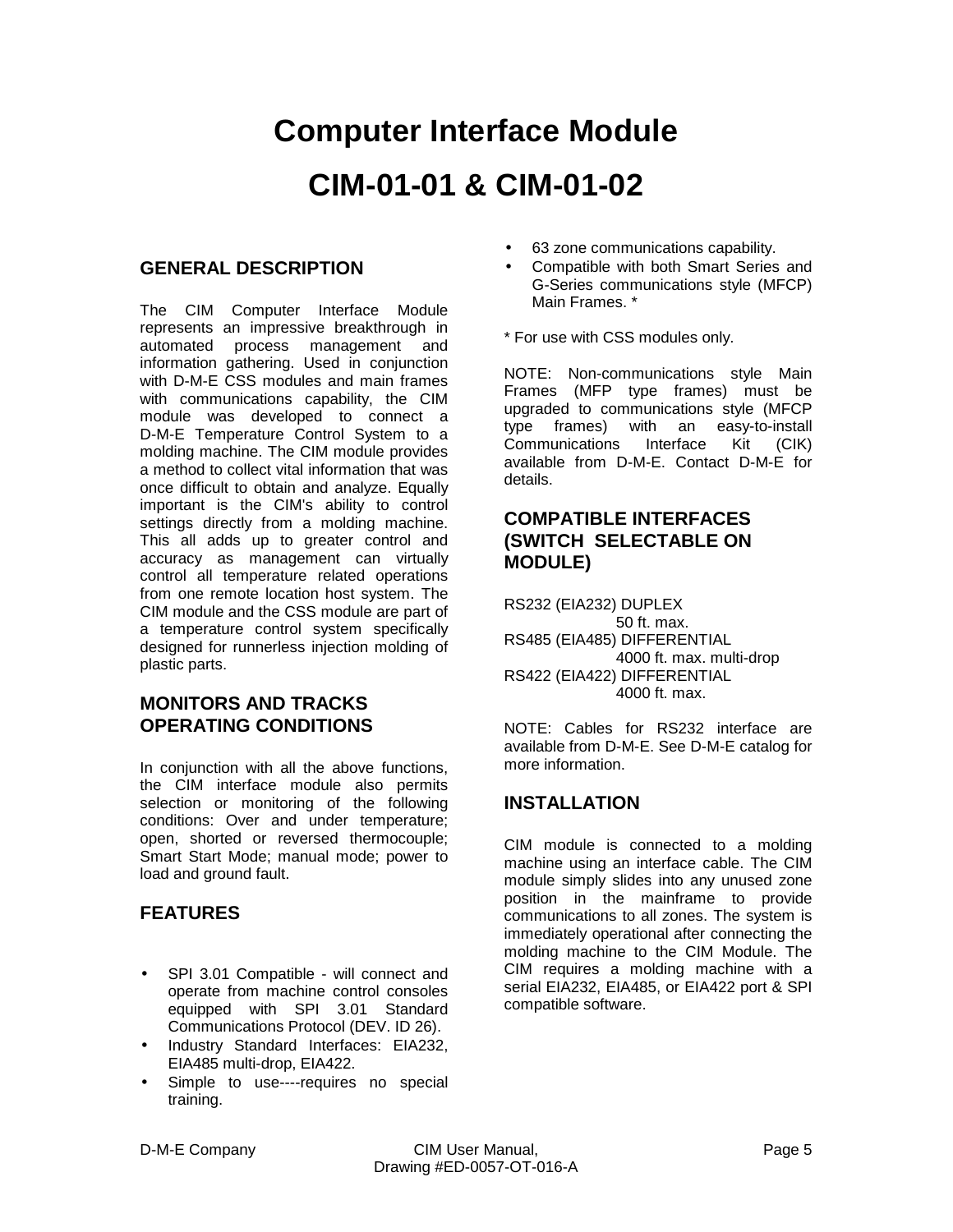## **D-M-E CIM COMMUNICATION SPECIFICATIONS**

- **Maximum Number of Zones:** 63 Zones per machine.
- **Maximum Number of Mainframes per Machine:** 8, using one CIM module for each mainframe group.
- **Baud Rate:** 9600 or 1200 baud.
- **Molding Machine Requirements:** SPI 3.01 runnerless temp control software compatible. Contact your molding<br>machine manufacturer. (The host machine manufacturer. (The host molding machine must be outfitted with on EIA 232, 422 or 485 communications. EIA-485 is the preferred method and it is what SPI specifications require).

## **FRONT PANEL CONTROLS AND INDICATORS (SEE FIGURE 1)**

- 1. **IDENTIFICATION LABEL:** Provides model number and power ratings for quick reference.
- 2. **DIGITAL LED DISPLAY:** Multi-function display indicates the transmitted data or commands.
- 3. **STATUS INDICATORS:** LED's illuminate to show status of communications and baud rate selection.
- 4. **MODULE / P.C. SWITCH:** Selects the display mode of module or peripheral commands / data.
- 5. **COMMUNICATIONS CONNECTOR:** DB-9 style communications connector. A duplicate of this connector is included at rear of module for those who prefer to route the computer interface wiring internally.
- 6. **COMMAND / DATA SWITCH:** Selects the display mode of commands or data.
- 7. **HANDLE:** Assists in insertion or removal of module from main frame.
- 8. **POWER ON/OFF SWITCH:** Controls AC power to the module.
- 9. **PUSH-PULL FASTENER:** Quickly locks modules into main frame. No tools required.



**Figure 1 - CIM Front Panel Controls**

## **CABLES**

Standard 10 and 50 foot cables for RS232 interface are available. Cables for RS485 and RS422 are available on special order.

## **ELECTRICAL POWER SPECIFICATIONS**

**Input Voltage:** 240/120 VAC +10% -20%, 240 VAC Standard, 120 VAC Available **Frequency:** 50/60 Hz

**DC Power Supplies:** Internally generated, regulated and compensated

**Module power usage:** Less than 5 watts **Dimensions:** 2" W x 7" H x 7-1/2" D (5.08 x 17.78 x 19.05 cm)

NOTE: Modules are only compatible with main frames wired with communications kit.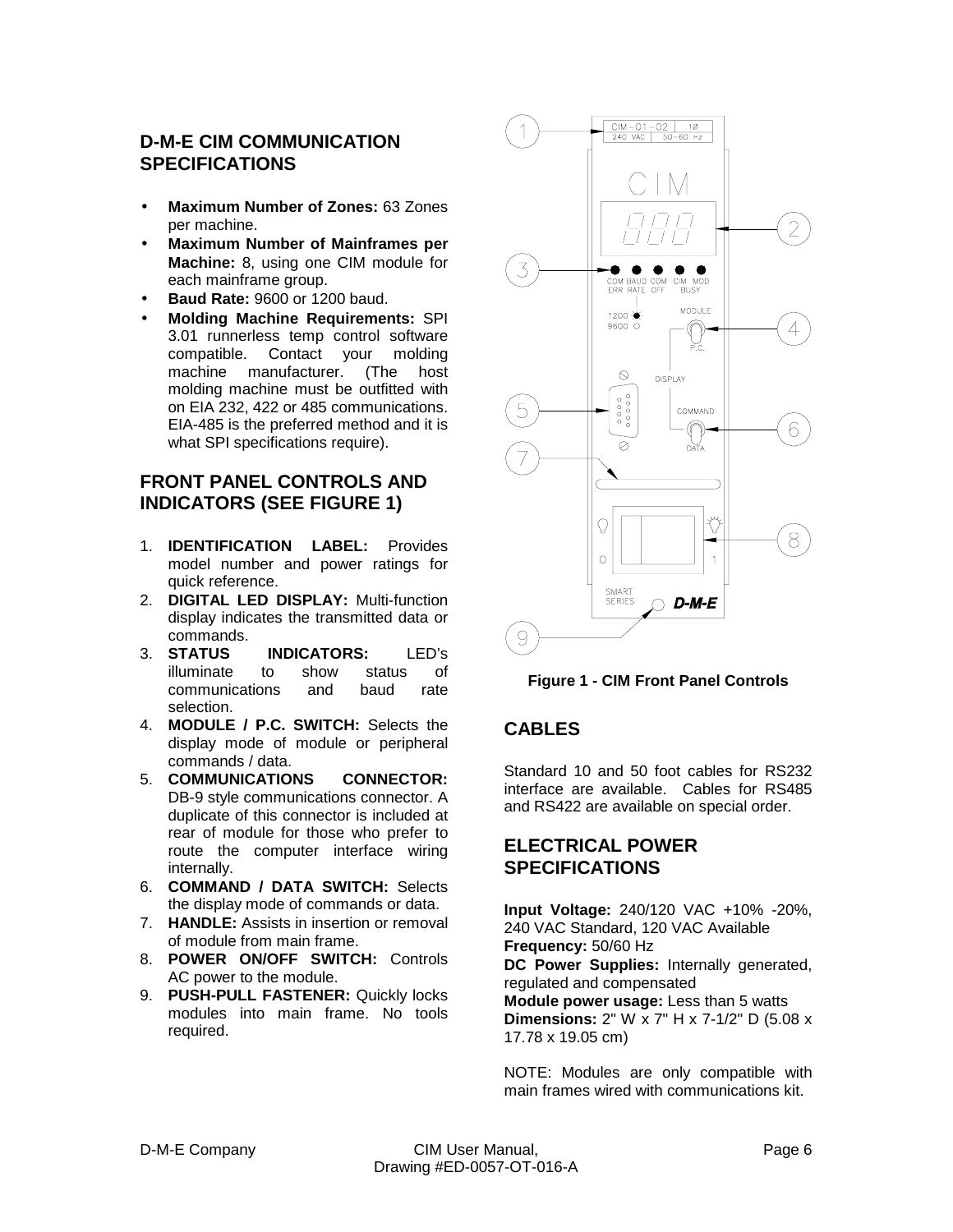## **ELECTRICAL CONNECTIONS**

When connecting the CIM module to a molding machine, the following communications protocol must be followed: The CIM module is supplied with a nine pin DB-9 D-subminiature connector mounted to the faceplate and another mounted to the backside of the side panel near the rear of the module. The two connectors are wired the same so that either one may be used. Mating connectors, male DB-9-P plugs, can be purchased at any electronics supply or computer store. The wire type required is as follows: 24 AWG shielded twisted-pair cable with a shunt capacitance of less than 52.5 pF/M. A standard "off-the-shelf" cable that meets this specification is the Belden part number 9730. Custom cables can be ordered as specials through D-M-E.

NOTE: A rotary switch has been provided on the component side of the circuit board near the rear of the module. This switch, used as the "machine selector", must remain in the "1" position unless you are using RS-485 wiring for multiple mainframes. In this case, the switch must be set to indicate "1" for the first mainframe, "2" for the second mainframe, ......up to "8" for the eighth mainframe. This is used to identify the different mainframe systems to the molding machine.

(SPI 3.01 Interface)

Typical Wiring RS-485 (EIA-485) 1200 meters (4000 feet) or less. See Figure 2. [DB-9]

| <b>CIM</b><br>Pin No. |               | <b>HOST</b><br>Pin No. |
|-----------------------|---------------|------------------------|
| 1                     | COMMON        | 1                      |
|                       | <b>SHIELD</b> | 3                      |
|                       | $XMLT(+)$     | 4                      |
| 5                     | $XMLT(-)$     | 5                      |
| 8                     | $RECV(+)$     | 8                      |
| g                     | $RECV(-)$     | g                      |
|                       |               |                        |

#### **(Typical RS-485)**

NOTE: The shield is connected to only one end of the cable assembly. Do not connect the shield to the CIM unit end of the cable.

A termination plug is supplied with the CIM for older versions of SPI protocol. Remove this plug from the rear of the module for any molding machine made after 1991.



**Figure 2 - RS-485 Communications Cable - Schematic**

Note: When using multiple CIM modules and mainframes with a single molding machine, the CIM modules must be wired in a daisy chain configuration. Consult D-M-E Electronic Engineering Department for more information.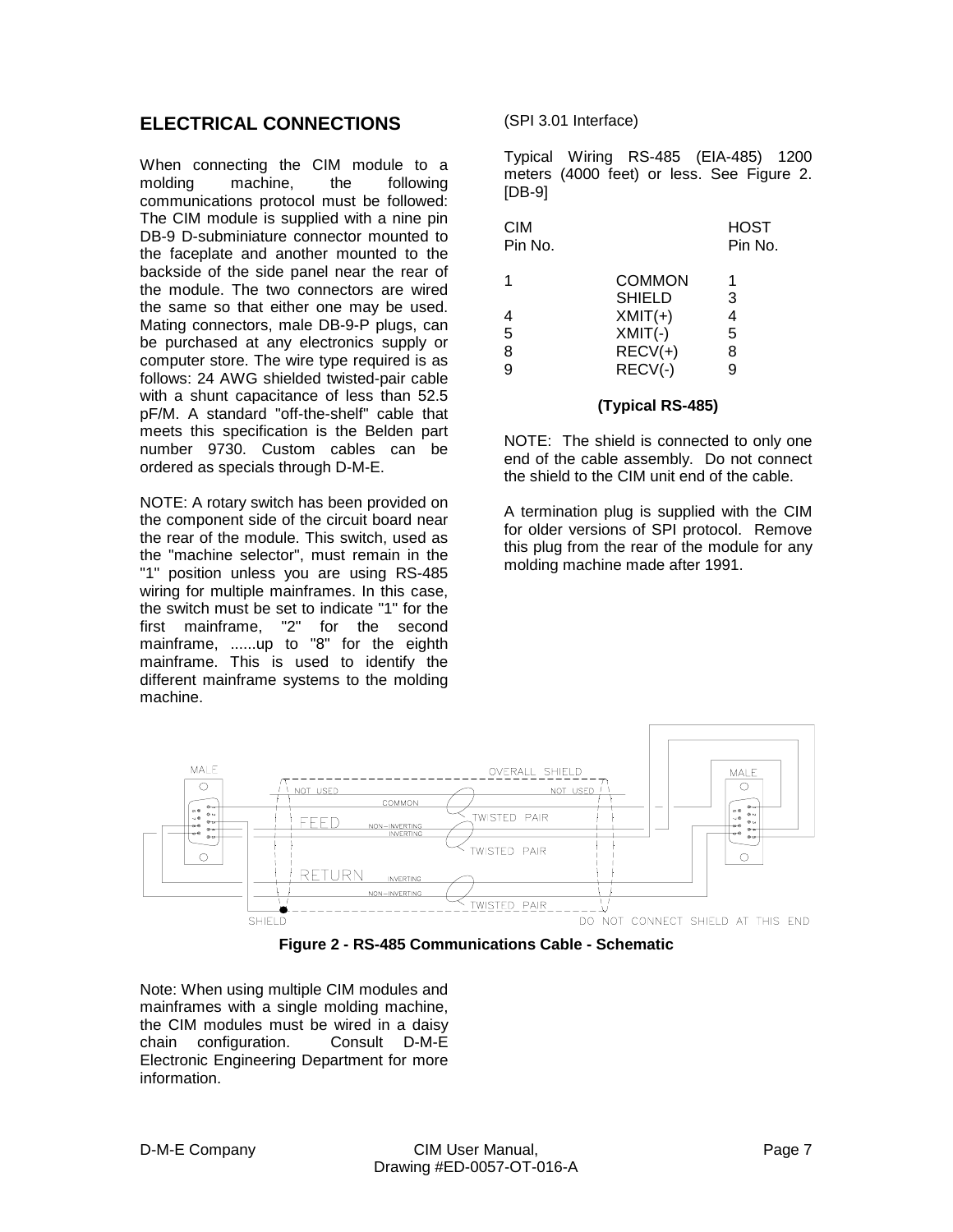Typical Wiring RS-422 (EIA-422) 1200 meters (4000 feet) or less. [DB-9]

| <b>CIM</b><br>Pin No. |           | Host<br>Pin No. |  |
|-----------------------|-----------|-----------------|--|
| 4                     | $XMLT(+)$ | 4               |  |
| $\overline{5}$        | $XMLT(-)$ | 5               |  |
| 8                     | $RECV(+)$ | 8               |  |
| 9                     | $RECV(-)$ | 9               |  |

SHIELD CHASSIS

#### **(Typical RS-422)**

NOTE: The shield is connected to only one end of the cable assembly. Do not connect the shield to the CIM unit end of the cable.

Typical Wiring RS-232 (EIA-232) 15 meters (50 feet) or less. [DB-9]

| <b>CIM</b> |               | Host           |
|------------|---------------|----------------|
| Pin No.    |               | Pin No.        |
|            |               |                |
| 2          | RECV          | 2              |
| 3          | <b>XMIT</b>   | 3              |
| 1          | <b>COMMON</b> | 5              |
|            | <b>SHIELD</b> | <b>CHASSIS</b> |

#### **(Typical RS-232)**

NOTE: The shield is connected to only one end of the cable assembly. Do not connect the shield to the CIM unit end of the cable.

## **BAUD RATE SELECTOR SWITCH**

The CIM module can be operated at 1200 or 9600 BAUD, no parity, 8 data bits. The Baud Rate is selected by the printed circuit board mounted slide switch, SW5 position 4. Set the switch to the "ON" position for 1200 Baud, "OFF" for 9600 Baud. (See Figure 4).

## **SWITCH SETTINGS**

Communications switches must be set to the correct positions for proper communications to the Host computer. These switches are shown in detail in an enlarged view on the component layout page (see figure 4).

**SW4** selects the correct "Mainframe" number. This switch, used as the "mainframe selector", must remain in the "1" position unless you are using RS-485 wiring for multiple mainframes. In this case, the switch must be set to indicate "1" for the first mainframe, "2" for the second mainframe, ......up to "8" for the eighth mainframe.

SW5 and SW6 are used concurrently to select the Communications Protocol settings.

**SW5 - 1** selects single or double command hits. Double is selected for most situations and assures communications establishment. Single should only be selected when operating the unit at 50 Hertz.

**SW5 - 2 & 3** are not used.

**SW5 - 4** selects the communications Baud Rate of 1200 or 9600 Baud.

**SW5 - 5 & 6** selects RS485/422 or RS232 protocol. (To be used with SW6)

**SW6 - A, CENTER, & B** selects between RS422, RS485, or RS232 protocols respectively.

#### **For RS232 protocol settings:**

| SW <sub>5</sub> - 5 | OFF |
|---------------------|-----|
| SW5 - 6             | ON  |
| SW <sub>6</sub>     | в   |

#### **For RS422 protocol settings:**

| SW5 - 5   | ON  |
|-----------|-----|
| $SW5 - 6$ | OFF |
| SW6       | A   |

#### **For RS485 protocol settings:**

| SW <sub>5</sub> - 5 | ON            |
|---------------------|---------------|
| SW5 - 6             | OFF           |
| SW6                 | <b>CENTER</b> |

#### **TROUBLESHOOTING**

#### **CABLES**

Cables must be wired correctly to match the communications configuration in order to function properly. Each connection must be made with the highest quality termination available. If you are using a crimp tool and crimp tight connectors, the crimp must be as specified by the connector manufacturer. Also, if solder cup connectors are used, solder joints must be checked to ensure that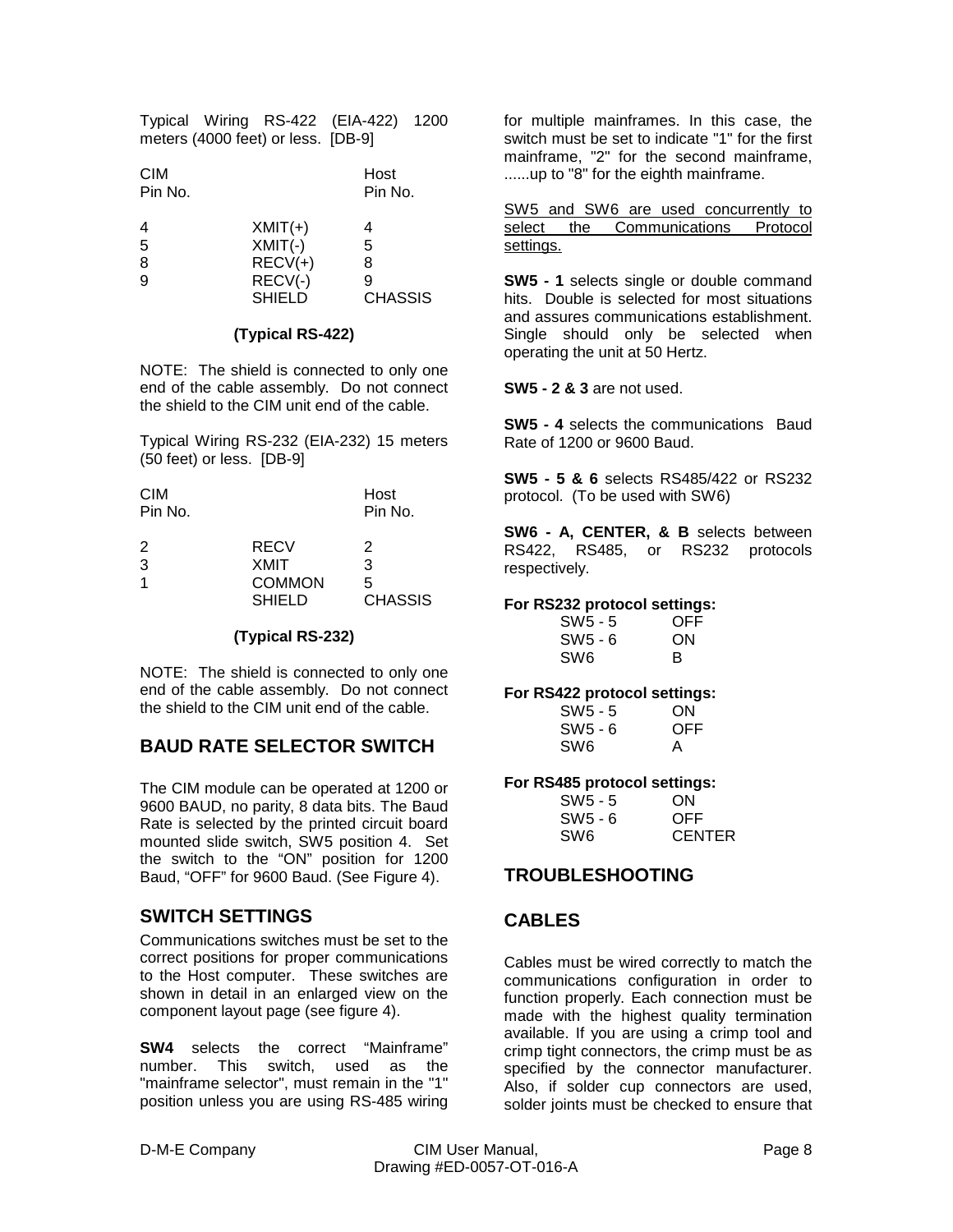they are not cold soldered joints, or have frayed wires. All cables should be checked with an ohm meter to ensure that all termination's have a resistance of less than 2 ohms. Also, check for crossed (short circuited) wires.

## **CONTROLLER MODULES**

Controller modules can cause problems with communications and yet still work well at controlling temperature. This is due to a separate set of electronic components used on the controller for communications. Sometimes a controller can cause communications problems with neighboring modules. This problem can be best detected by testing communications with only using one module inserted into the main frame along with a CIM module. If the problem can be narrowed down to a particular module, that module will need to be repaired. However, if all modules exhibit the same problem, it is probably not a controller problem.

## **MAIN FRAME ENCLOSURES**

Most common of all problems with the main frame enclosures is that the modules are not inserted all the way into the slot. This is critical due to the number of connections made at the communications strip which is located in the rear connector panel of the main frame. Many times the push latch has been damaged and one of its segments has been bent against the faceplate. This restricts the module from being inserted fully into the main frame. Replace the damaged latch to make a positive connection.

Another common problem is an unaddressed or an incorrectly addressed communications strip in the mainframe, or no communications strip installed at all. Refer to the D-M-E Technical Manual for the Smart Series Temperature Controls System, to determine if the communications strip is present and addressed properly. Also, see figure 3 to determine proper addressing.

#### **SUPPORTED COMMANDS**

A list of all the supported commands and expected responses is listed in figure 5.

## **COMMUNICATIONS PROBLEMS**

Although it is rare that the CIM may be causing a problem with communications, this is typically due to setup switches not positioned correctly. (See figure 4.)

Figure 5 shows a chart of the commands and data that can be expected to be displayed when the system is operating properly. This can be used to debug or troubleshoot any communications problems.

#### **RETURN POLICY**

The D-M-E CIM-01-01 & CIM-01-02 modules are warranted for 1 year parts and labor, excluding fuses.

Contact D-M-E Customer Service for return authorization for repairs or warranties. Replacement parts are also available through the Customer Service Department.

## **D-M-E CUSTOMER SERVICE**

US, West Coast: 1-213-263-9261 Elsewhere in US: 1-800-626-6653 Canada: 1-416-677-6370

## **SERVICE CENTER USA**

**D-M-E WORLD HEADQUARTERS**

29111 STEPHENSON HIGHWAY MADISON HEIGHTS, MICHIGAN 48071 TELEFAX: (810)398-6174

## **REPLACEMENT PARTS LIST**

To meet D-M-E engineering specifications, use only DME replacement parts.

| S1     | Power Switch         | RPM0008          |
|--------|----------------------|------------------|
|        | F1 & F2 Fuses, 1 Amp | ABC <sub>1</sub> |
| T1     | Transformer          | RPM0009          |
| Handle | Handle               | RPM0027          |
| Micro  | CIM Micro/software   | CIM0001          |

G-Series, Smart Series, Smart Start, and D-M-E are all registered trademarks of D-M-E Company.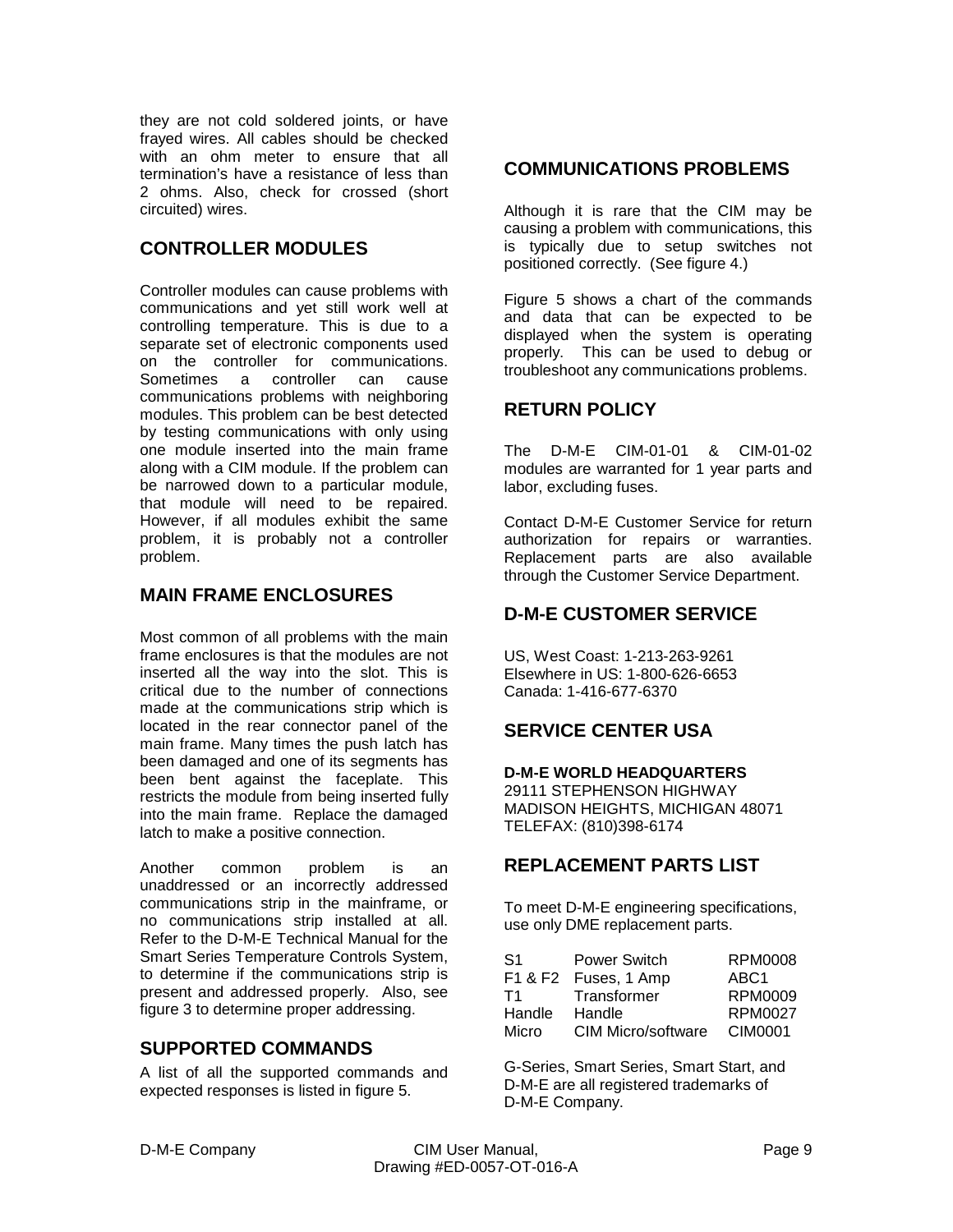

**Figure 3 - Communications Strip - Jumper Addressing**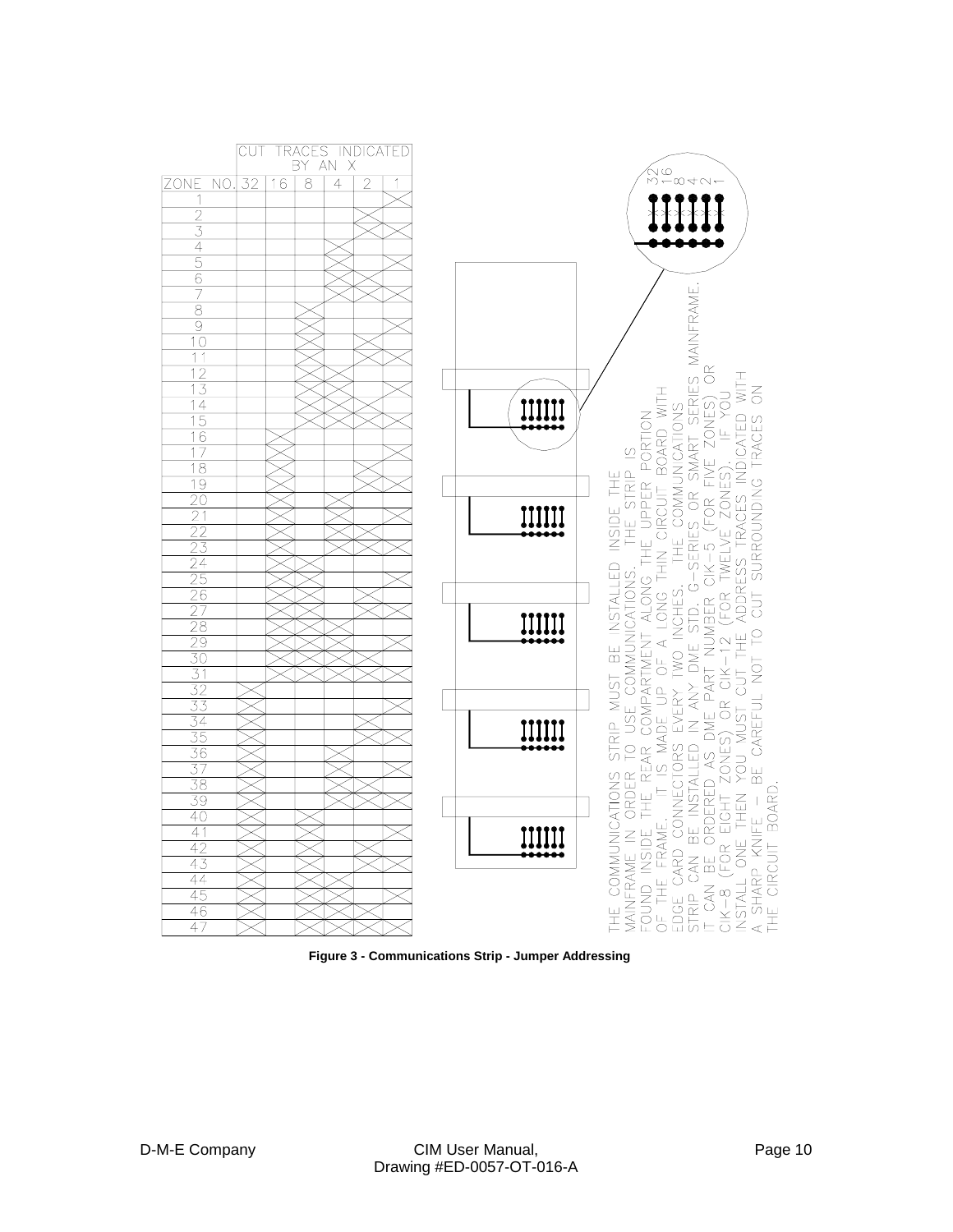

**Figure 4 - CIM Component Layout / Switch Settings**